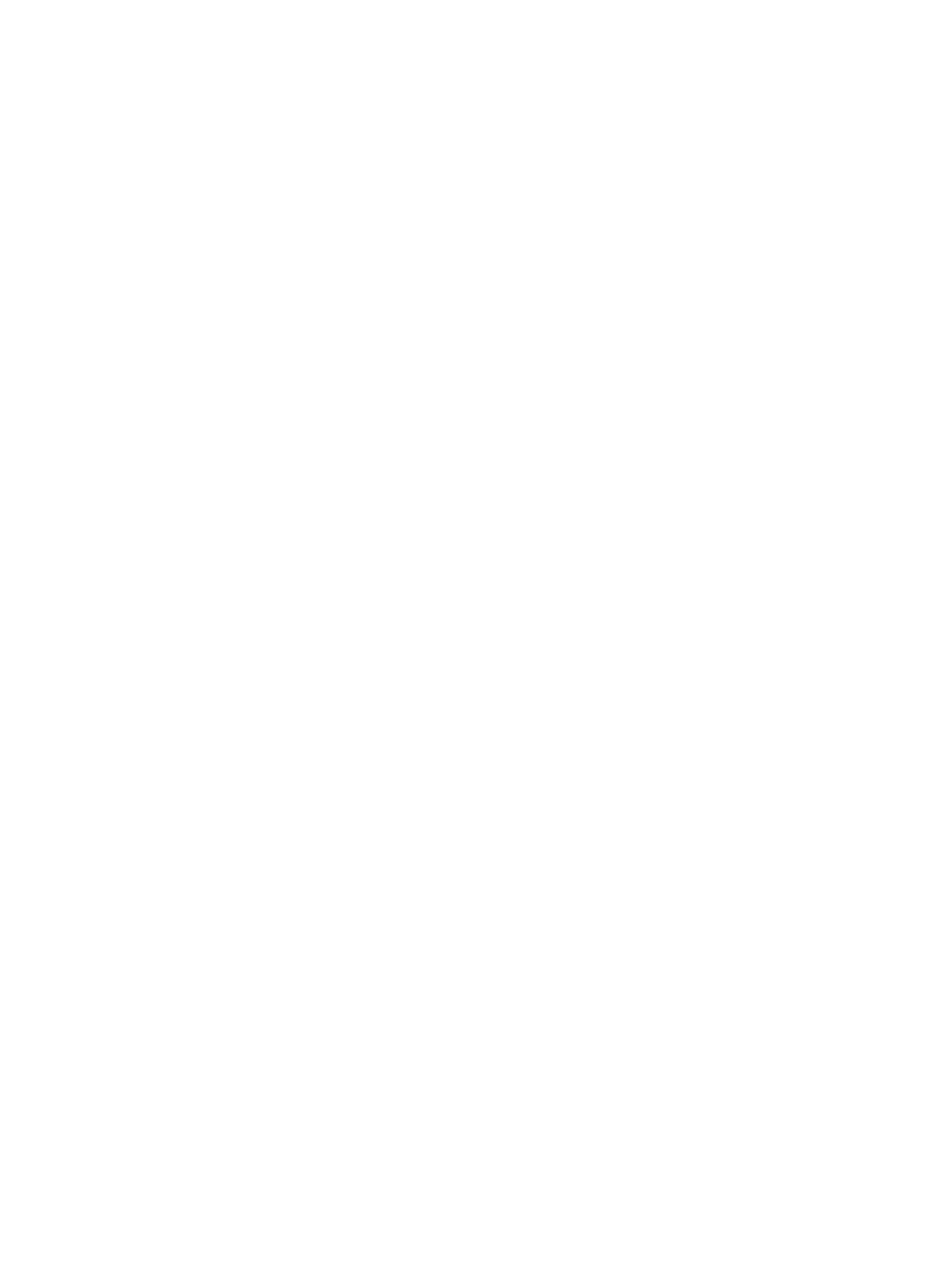## **I. Introduction**

In insurance contract law or an insurance policy, in the event of an occurrence of a certain cause arising in relation to an insured event, the insurer will not be liable for payment of the insured amount. This is referred to as the prerequisite for exclusion. In general, when a policyholder or insured party causes a loss, with intent, to another person, the insurer is not obligated for payment of the insured amount.1) The rationale for the exclusion is that the intentional infliction of loss conflicts with the material requirement that the event must be an uncertain insured event. This is also related to the issue of 'insurance fraud' or 'moral hazard'. The requirement of 'intent' indicated here is the mental condition for undertaking a certain action(s), knowing that a specific result would occur because of his/her action. This does not necessarily mean the intent to obtain the insured amount.2) However, the responsibility of loss compensation under the Guarantee of Automobile Accident Compensation Act or the Civil Act still remains, even for an intentional event.

Article 659 of the Korean Commercial Act defines that, if the insured events have occurred due to acts of the policyholder, the insured, or the beneficiary, which are 'intentional or grossly negligent', the insurer is not liable for payment of the insured amount. On the other hand, the 'Bodily Injury Liability I' of the Korean Automobile Insurance Policy excludes 'gross negligence' in relation to the conditions for exclusion. The reason for such exclusion of gross negligence is that it is different from an intentional act committed without fortuity, and when the loss caused by gross negligence is compensated, it is not contrary to the principle of the insurance contract. In other words, under the Bodily Injury Liability I, compulsory insurance with characteristics of social insurance, the insurer has compensation liability on loss caused by gross negligence of the insured, and accordingly, driving while unlicensed or intoxicated is not defined as a condition for exclusion.

Under such a situation, the exclusion clauses for unlicensed driving or driving while intoxicated, which cause particular problems are applicable to the cases of liability insurance, Bodily Injury Liability II and personal accident insurance of an automobile insurance contract.

<sup>1)</sup> Clause 1 of Article 3 of Automobile Insurance Policy

<sup>2)</sup> Supreme Court Decision: Mar. 9, 2001, 2000 Da 67020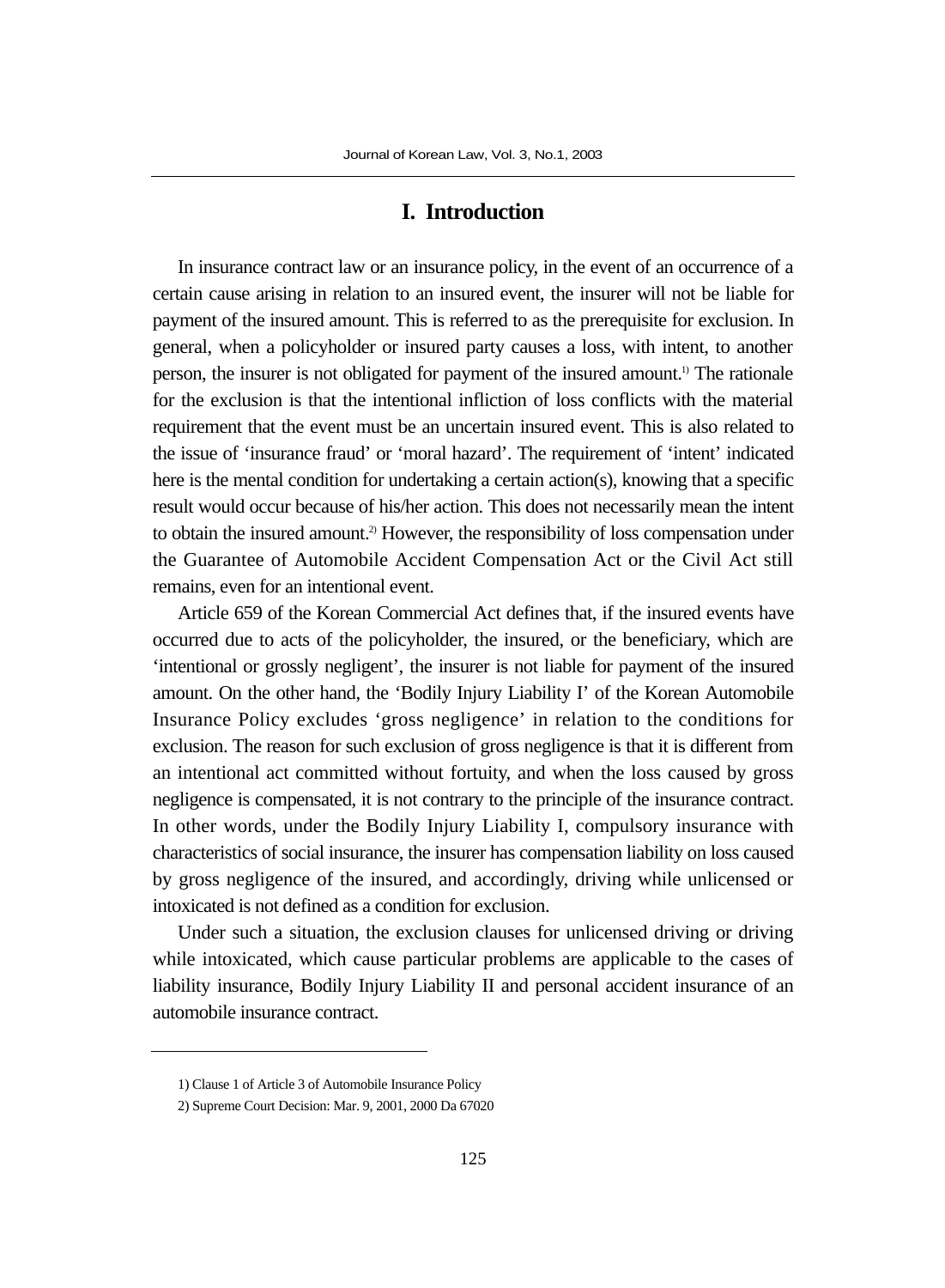# **II. Exclusion Clauses for Unlicensed Driving or Driving While Intoxicated in Bodily Injury Liability II**

*A. Exclusion Clauses for Unlicensed Driving* 

# 1. Policy Provision

Section 6 of Clause 1 of Article 11 of the Automobile Insurance Policy states that the insurer shall not be required to compensate for losses incurred from accidents occurring by the insured himself who was driving unlicensed or who allows a driver of an insured automobile to perform an unlicensed operation of an automobile with the express or implied consent of the insured.

## 2. Concept of Unlicensed Driving

Unlicensed driving is driving an automobile without a driver's license, which is required under the Traffic Road Act. The act of unlicensed driving is a criminal act and is subject to criminal sanction. The Supreme Court held that driving while one's driving privilege is suspended can also be treated as unlicensed driving.<sup>3)</sup> Therefore, regardless of whether the driver has sufficient driving skills required for receiving a driver's license, the standard of the decision is whether the action is in violation of law.

Cancellation of a driver's license shall not be valid unless a legitimate notice of public announcement has been made under the Enforcement Decree of the Traffic Road Act. Therefore, an accident which occurs during the period where the person has not yet received the notice of revocation of the driver's license is not applicable to the unlicensed driving under the policy.<sup>4)</sup> It is irrelevant whether the driver knew that he was driving without a license since the driver's license is suspended or revoked in accordance with the proper legal procedure. Accordingly, even if the driver does not know that he is driving without a license, the policy of exclusion of unlicensed driving may be applied.<sup>5)</sup>

<sup>3)</sup> Supreme Court Decision; Mar. 9, 1993, 92 Da 38928; Supreme Court Decision; Oct. 10, 1997, 96 Da 19079

<sup>4)</sup> Supreme Court Decision; May 11, 1993, 92 Da 2530; Supreme Court Decision; Mar. 28, 1989, 88 Do 1738 5) Supreme Court Decision; Mar. 27, 1998, 97 Da 6308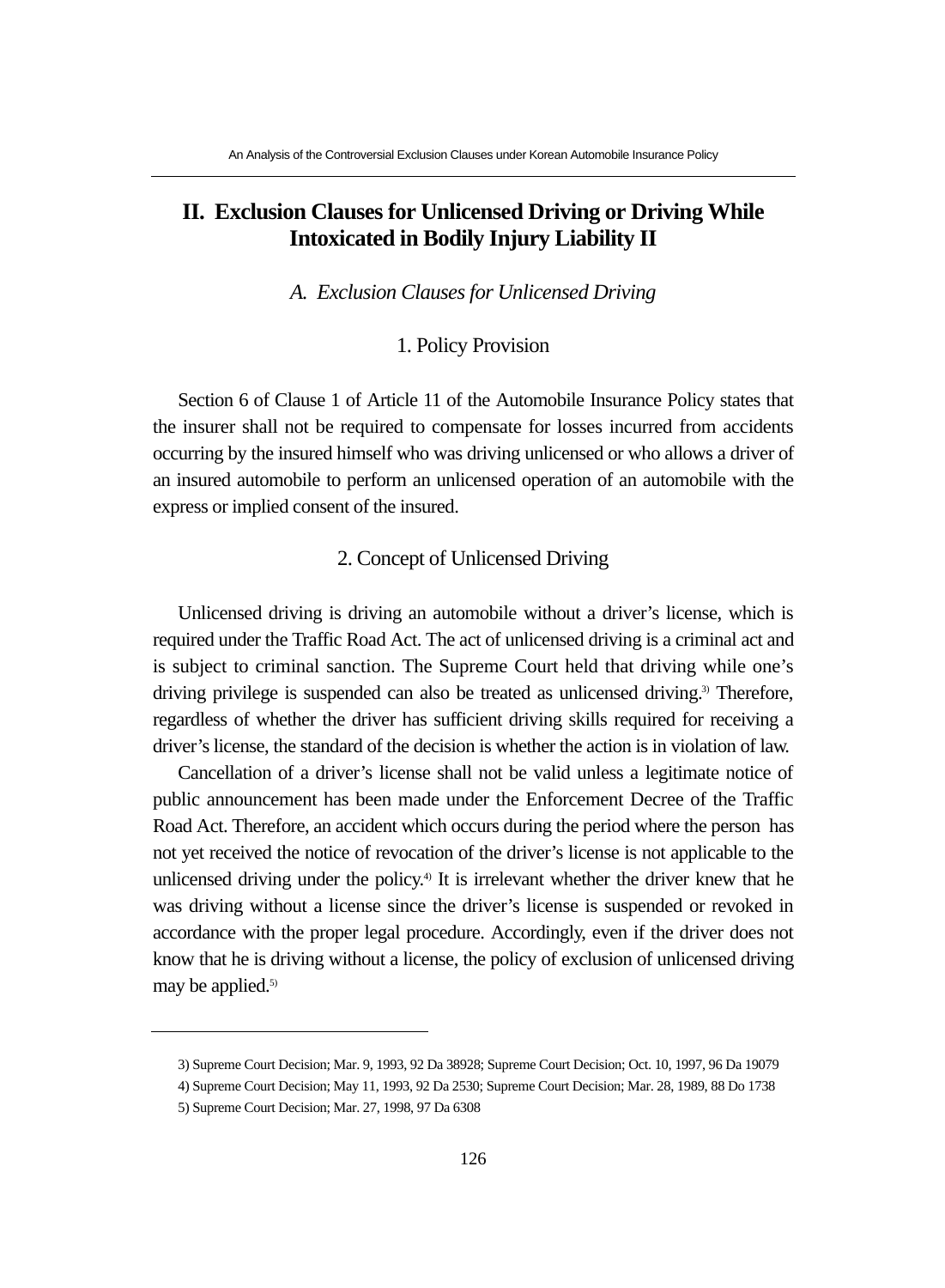The Supreme Court held that the validity of the driver's license becomes effective when the driver's license is issued by the Commissioner General of the Regional Police Agency and when the applicant is qualified to receive it. In such a case, whether the applicant is in a condition to receive the driver's license is determined on the basis of the date listed on the driver's license, unless there are other special circumstances.6)

In addition, a driver who holds a 2nd class license but operates a vehicle that is designated to be driven with a 1st class license, such person is also guilty of unlicensed driving. If a foreigner without an international driver's license issued by his/her own country operates a vehicle after one year from the date of entry into the foreign country-even with an international driver's license-or operates a commercial vehicle, he/she is also guilty of unlicensed driving. In the meantime, there is a license to practice driving. When a person with a provisional license wishes to practice driving, he/she must be accompanied by a person who has had a driver's license for at least 2 years.7) On the issue of whether driving in violation of such a license requirement is applicable to unlicensed driving, the provisional license has to be the right type of driver's license. And if a certain qualifying person is not practicing according to the Road Traffic Act, it is only a cause for the revocation of his/her license, but it shall not be deemed unlicensed driving.<sup>8)</sup>

# 3. Characteristics of Exclusion Provision of Unlicensed Driving and Causation (Applicable to the Case of Driving While Intoxicated)

a) Characteristics of Exclusion Clauses of Unlicensed Driving

The conditions for the insurance exclusions are generally divided into those for the recognized policy and those under the pertinent laws. For exclusions under the policy, the conditions are further classified into Exceptions and Exclusions. The former exclusion is in relation to the cause of an insured event and the latter is completely excluded from the scope of the risk of the insured event. However, these two are not

<sup>6)</sup> Supreme Court Decision; Jan. 21, 1997, 96 Da 40127; Supreme Court Decision; June 28, 1996, 96 Nu 4992; Supreme Court Decision; June 13, 1995, 94 Da 1139

<sup>7)</sup> Article 26-2 of Enforcement Decree of the Traffic Road Act

<sup>8)</sup> Supreme Court Decision; Apr. 10, 2001, 2000 Do 5540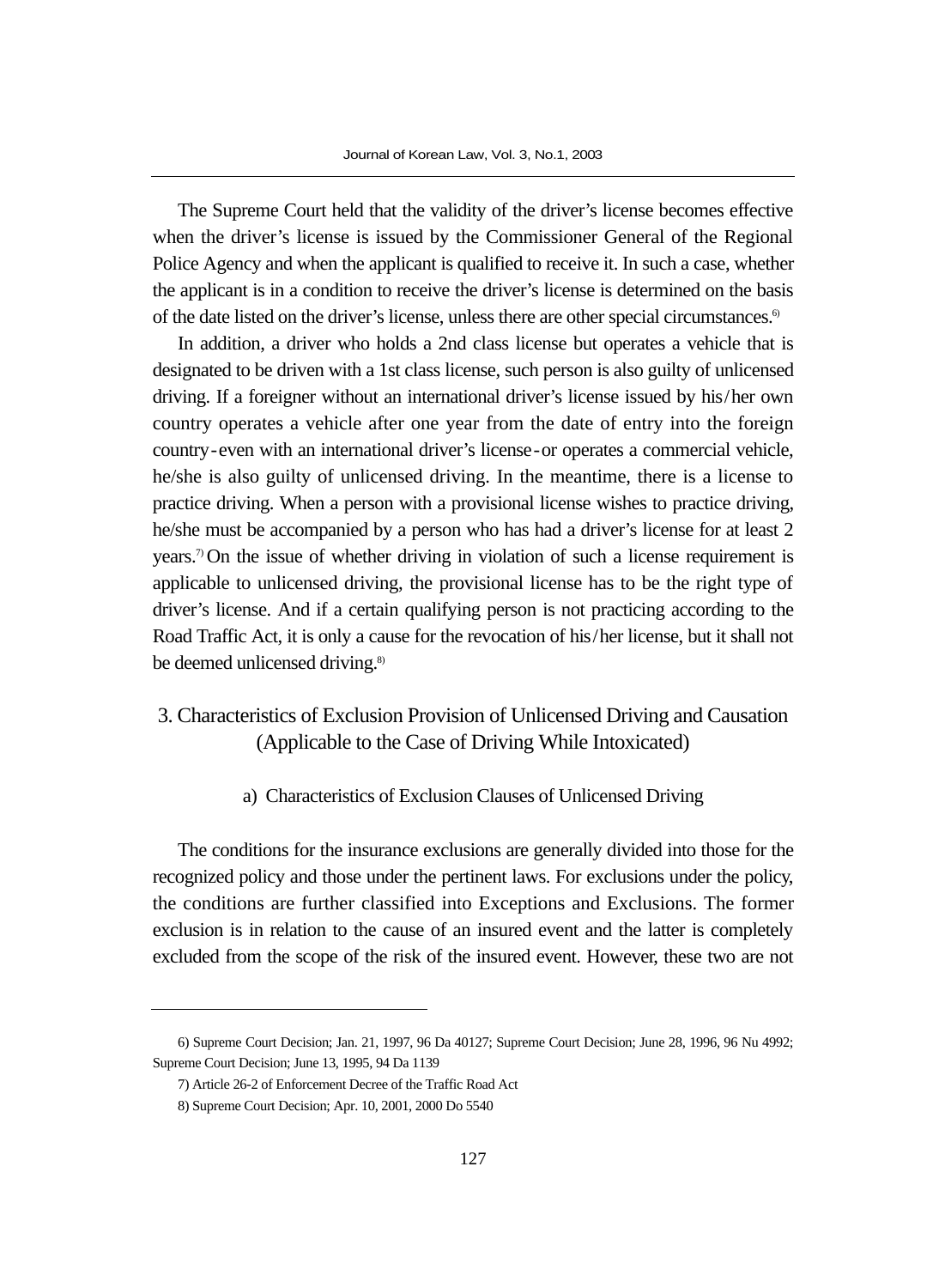strictly distinguishable in actual practice.

Depending on the characteristics of the condition for exclusion of unlicensed driving with respect to the categories of Exclusion or Exception, the interpretation of the effectiveness of the condition of the exclusion for unlicensed driving differs greatly. If the condition of the exclusion for unlicensed driving is classified as Exclusion, the effectiveness of the condition for the exclusion for unlicensed driving is readily recognized, and it does not require the existence of causation between the unlicensed driving and losses. The Supreme Court appears to interpret the condition of the exclusion of unlicensed driving as a cause for excluding it from the coverage not on the basis that the cause of the accident is unlicensed driving, but on the basis of the significance of the violation of law by virtue of the driver's being unlicensed at the time of occurrence of the accident.<sup>9)</sup> Accordingly, the attitude of the Supreme Court shows that the characteristic of the condition of the exclusion of unlicensed driving is an Exclusion.

On the other hand, if the foregoing is looked upon as an Exception, there are divided opinions as to the effectiveness of the exclusion of unlicensed driving. There are some bases for upholding the ineffectiveness of the exclusion of unlicensed driving; first, the insured event is not required to be in violation of law against loss for insurance purposes; second, automobile liability insurance is aimed at compensating the results of an act that is committed in violation of law; third, the policyholder who entered into a comprehensive automobile insurance contract may be excluded from criminal prosecution depending on the situation; and, lastly, it is unjust to provide immunity to the insurer simply on the sole basis of unlicensed driving, considering that unlicensed driving is not a criminal act but a simple administrative matter.<sup>10)</sup>

Considering unlicensed driving, the act itself is an element that increases the possibility of the insured event. This undeniably brings a great change in the homogeneity of the risk among the participants in an insurance contract. Under such an objective, interpreting the characteristics of the exclusion for unlicensed driving as an Exclusion would be appropriate to the principles under the insurance contract.

<sup>9)</sup> Supreme Court Decision Mar. 9, 1993, 92 Da 38928

<sup>10)</sup> Su-Seok Maeng, *A study of the condition for the exceptions and exclusions in automobile insurance policies*, Ph.D Thesis, Dept of Law, Chungnam National University, Korea, 1996, pp. 79; Won-Kyu Rhyu, *Insurer's liability in unlicensed or driving while intoxicated*, in Contemporary issues in insurance law (Seung-Kyu Yang ed., 2000, Seoul) pp. 442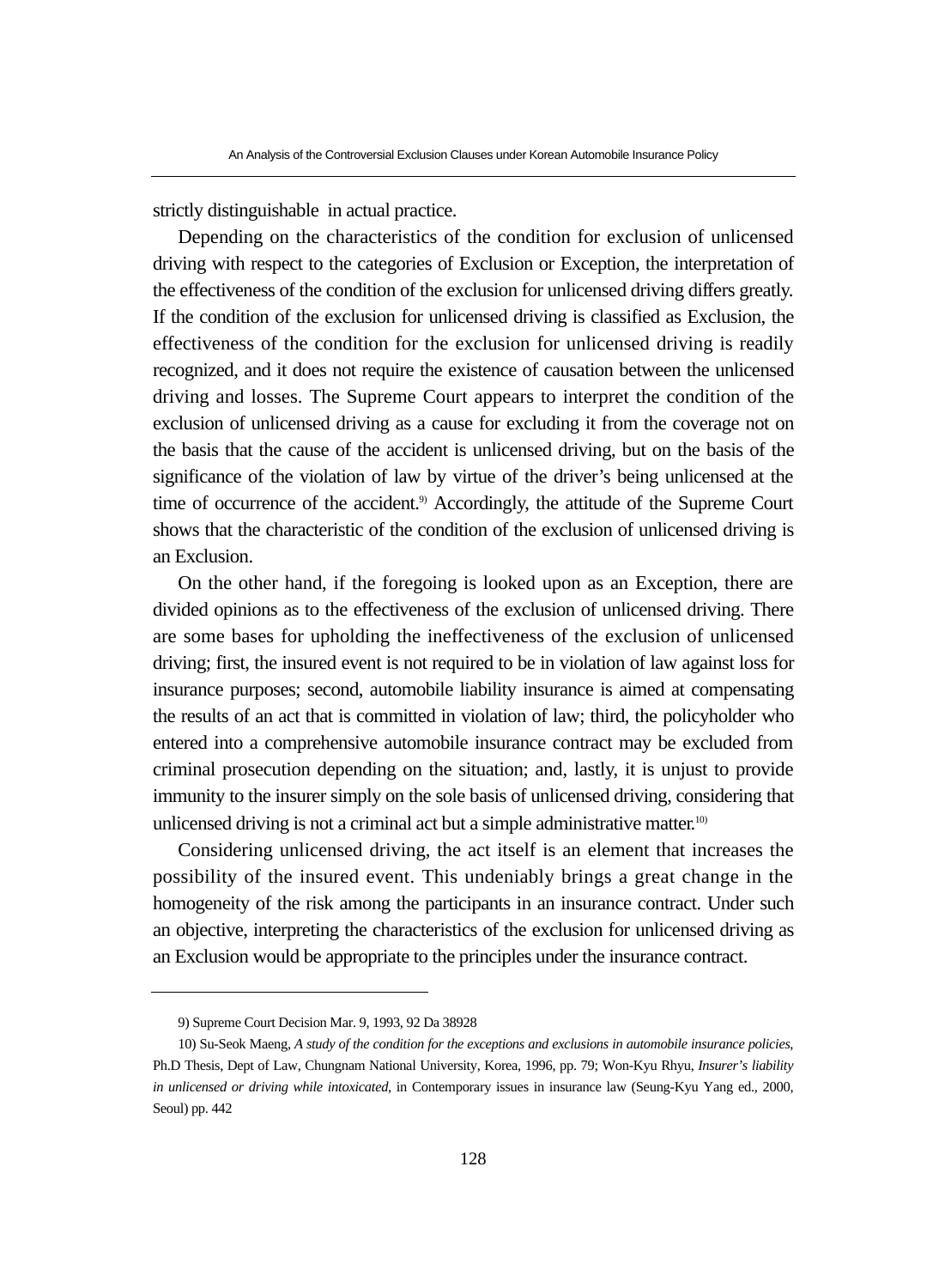#### b) Issue of Causation

#### i. Courts' Decisions

For the requirement of causation between the unlicensed driving and the accident, a lower court held that the insurer's liability is excluded only in the case of the existence of causation between the unlicensed driving and the accident.11) However, the Supreme Court overturned this decision and recognized the exclusion of the insurer's liability even in the case of lack of causation between the unlicensed driving and an insured accident.<sup>12)</sup>

#### ii. Opposing Opinion on the Decision

In regards to this Supreme Court decision, it can be criticized on the basis that, first, it is not reasonable to exclude the insurer's liability even for an accident that absolutely has no causal link to the unlicensed driving. Secondly, even though the Court believes that it is difficult to prove causation between unlicensed driving and an accident, there may be criticism of the exclusion of the insurer's liability based only upon the fact that the action was one of unlicensed driving even when cases clearly show a lack of causation. Following this opinion, it points to Article 65313) of the Commercial Law and its proviso in Article 655<sup>14)</sup> for a way to resolve the problem of proving causation. In other words, unlicensed driving is a violation of the obligation of risk management, and the insurer who knew the violation of the risk management obligation with unlicensed driving shall cancel the insurance contract within the prescribed time to

<sup>11)</sup> Seoul High Court Decision 89 Na 19301

<sup>12)</sup> Supreme Court Decision; June 22, 1990, 89 Daka 32965

<sup>13)</sup> Article 653 Increases of Risks due to Intention or Gross Negligence of Policyholder, etc. and Termination of Contract If, during the cover period, the possibility of the occurrence of insured events has been substantially altered or increased intentionally or by gross negligence of the policyholder, of the insured, or of the beneficiary, the insurer may request an increase in the premium or terminate the contract within one month after it becomes aware of the fact.

<sup>14)</sup> Article 655 [ Termination of Contract and right to Demand Insured Amount ]

Even after the insured events have occurred, if the insurer has terminated the contract under the provisions of Articles 650-653, it is not liable for paying the insured amount the may demand the return of the insured amount which has been already paid: *Provided*, that this shall not apply when it was proved that the occurrence of the insured events was not affected by the non-disclosure or misrepresentation or by a substantial alteration or increase of the risks insured.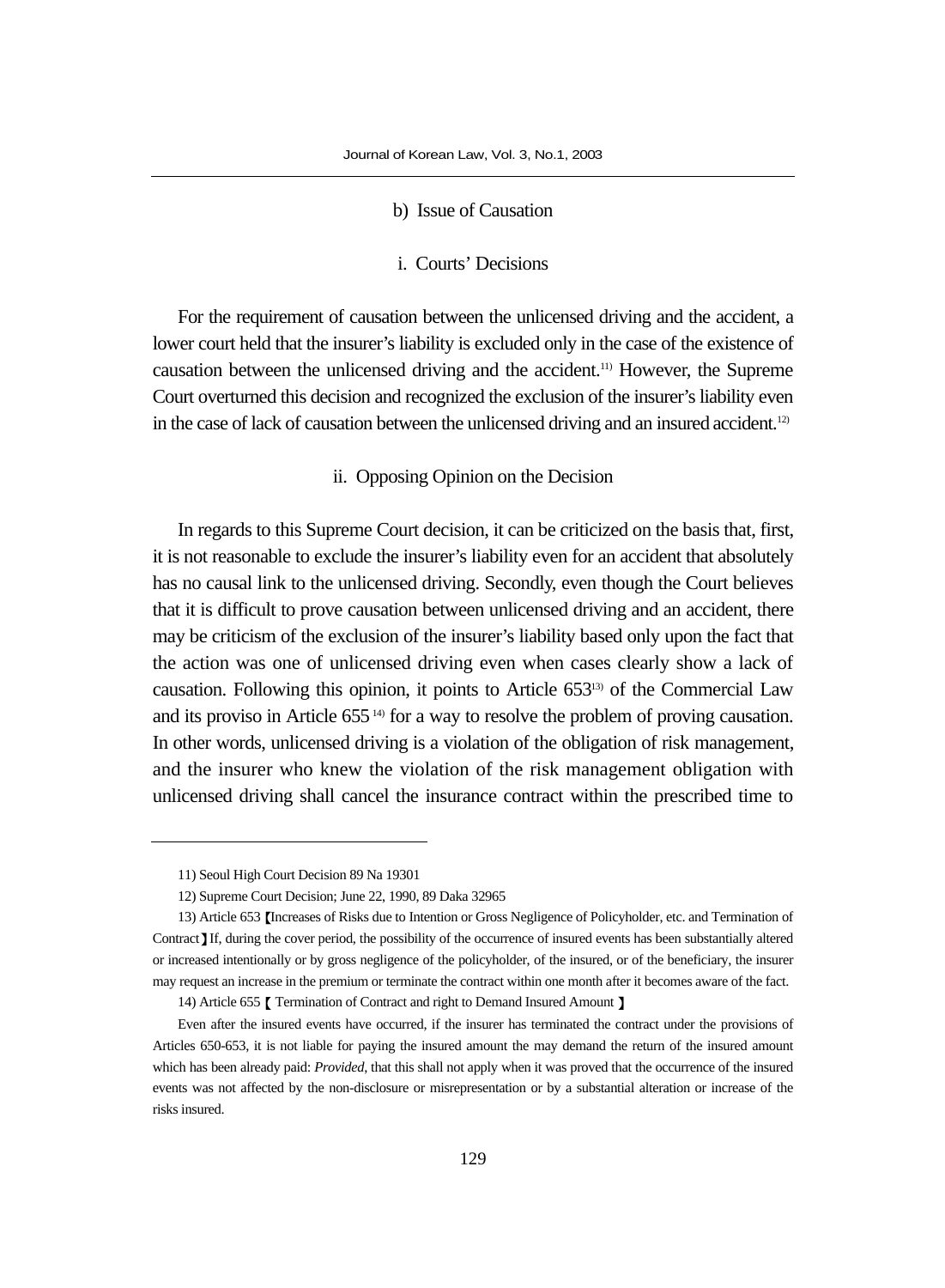exclude its own liability to pay the insured amount. However, if the policyholder or insured proves that there is no causation whatsoever between the violation of the above obligation and the occurrence of the insurance event, he/she may receive the insured amount in accordance with the insurance contract.15)

#### iii. Analysis

However, such criticism of the Supreme Court decision is overly technical. Giving the unlicensed driver the chance to change his/her position, even upon violation of law, by requiring the existence of causation, would provoke more serious ethical problems in addition to the anti-social aspect that the act of unlicensed driving inherently possesses. The Korean automobile insurance policy defines the condition of exclusion of unlicensed driving to apply only to 'loss arising from unlicensed driving', but it does not mention 'loss caused by unlicensed driving'. Accordingly, this may be construed as to not require the existence of causation between unlicensed driving and an accident. The Road Traffic Act prohibits unlicensed driving and imposes criminal sanctions for the violation. People recognize that unlicensed driving is hazardous conduct constituting a crime. Under this situation, a policy not providing for compensation for accidents arising from such criminal conduct would not be construed as unreasonable. Accordingly, the exclusion of unlicensed driving shall not be interpreted as applicable to a limited case only for the causation between unlicensed driving and an insured event. Rather, if compensation is to be made even when there is no causation between the accident and unlicensed driving, a criminal act, then this is, to some extent, an act which encourages or instigates the criminal act.

## 4. Position of the Supreme Court

In the past, the Supreme Court held that unlicensed driving is applicable to the grave violation of pertinent laws, therefore accidents arising under such a violation of laws shall be excluded from insurance compensation, whoever the subject of the driving. On the other hand, the Supreme Court interpreted Article 659 of Commercial

<sup>15)</sup> Won-kyu Rhyu, previous article, pp. 436 and pp. 441-442; Supreme Court Decision; December 24, 1991, 90 Daka 23899, separate opinion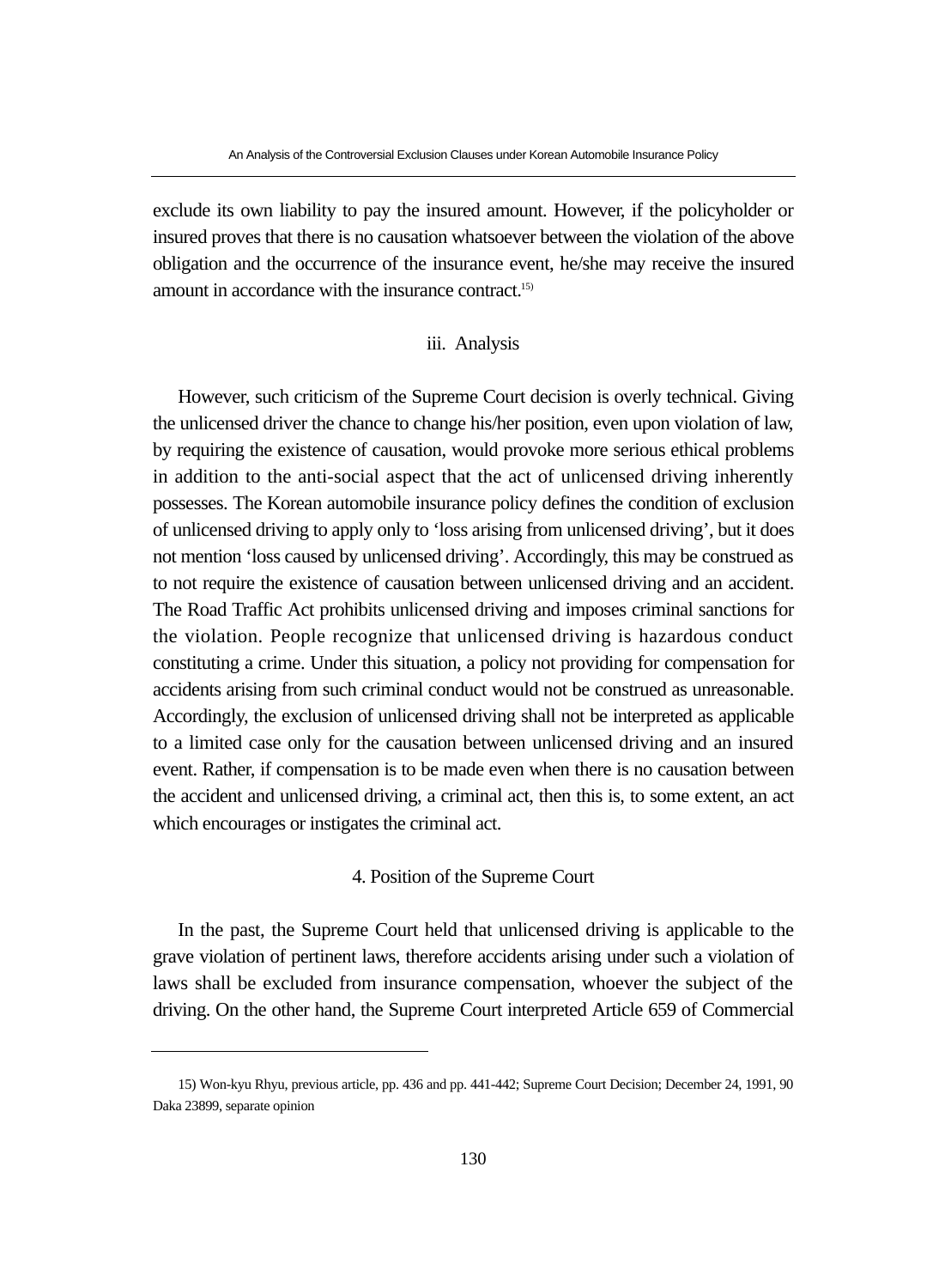Law as defining the exclusion based on the cause of loss. Therefore, in the event of unlicensed driving, a circumstance at the time of having the losses (not the cause of the losses), the Supreme Court held that any attempt to limit this condition of the exclusion to the policyholder, insured or a driver hired by them, would be neglecting the purpose of the exclusion clause, and it deemed such limitation as unjust.16)

Thereafter, the Supreme Court stated its position by contending that the limited interpretation following the subject of unlicensed driving was still unjust. However, a crucial change was made by the Court. It held that the exclusion clause of unlicensed driving in relation to the scope of application would be an unfair interpretation, if it were applicable to cases of unlicensed driving without the control or management of the policyholder or insured. In other words, the Supreme Court's position was that of a need to change the interpretation that the exclusion clause of unlicensed driving was a provision applicable only to situations where the policyholder or insured may control or manage the circumstances. Consequently, the Court held that unlicensed driving that was conducted in a situation where the policyholder or insured might control or manage means that the unlicensed driving was conducted under the express or implied consent of the policyholder or insured.17) Here, the case indicated that the subject of approval (consent) is not the act of driving itself, but the 'act of unlicensed driving'.18) Therefore, even if the insured or policyholder approved the driving by the driver, without knowing that the driver did not have a license, the application of the exclusion policy would be impossible. This is the present position of the Court.

In this case, implied consent is interpreted as limiting the cases to have the inference of the intent of approval of the unlicensed driving to those that may be equivalent to express consent. In general, it is conceivable that there is an implied consent for persons who would have easy access to the applicable vehicle, such as family members, relatives or employees of the policyholder or insured. However, a determination of whether the unlicensed driving was performed under the implied consent of the insurance policyholder or insured should be based upon consideration of the overall situation, including the relationship of the policyholder or insured with the

<sup>16)</sup> Supreme Court Decision; June 26, 1990, 89 Daka 28287

<sup>17)</sup> Supreme Court Decision; April 23, 1999, 98 Da 61395; Supreme Court Decision; March 27, 1998, 97 Da 6308; Supreme Court Decision; September 12, 1997, 97 Da19298

<sup>18)</sup> Supreme Court Decision; November 23, 1993, 93 Da 41549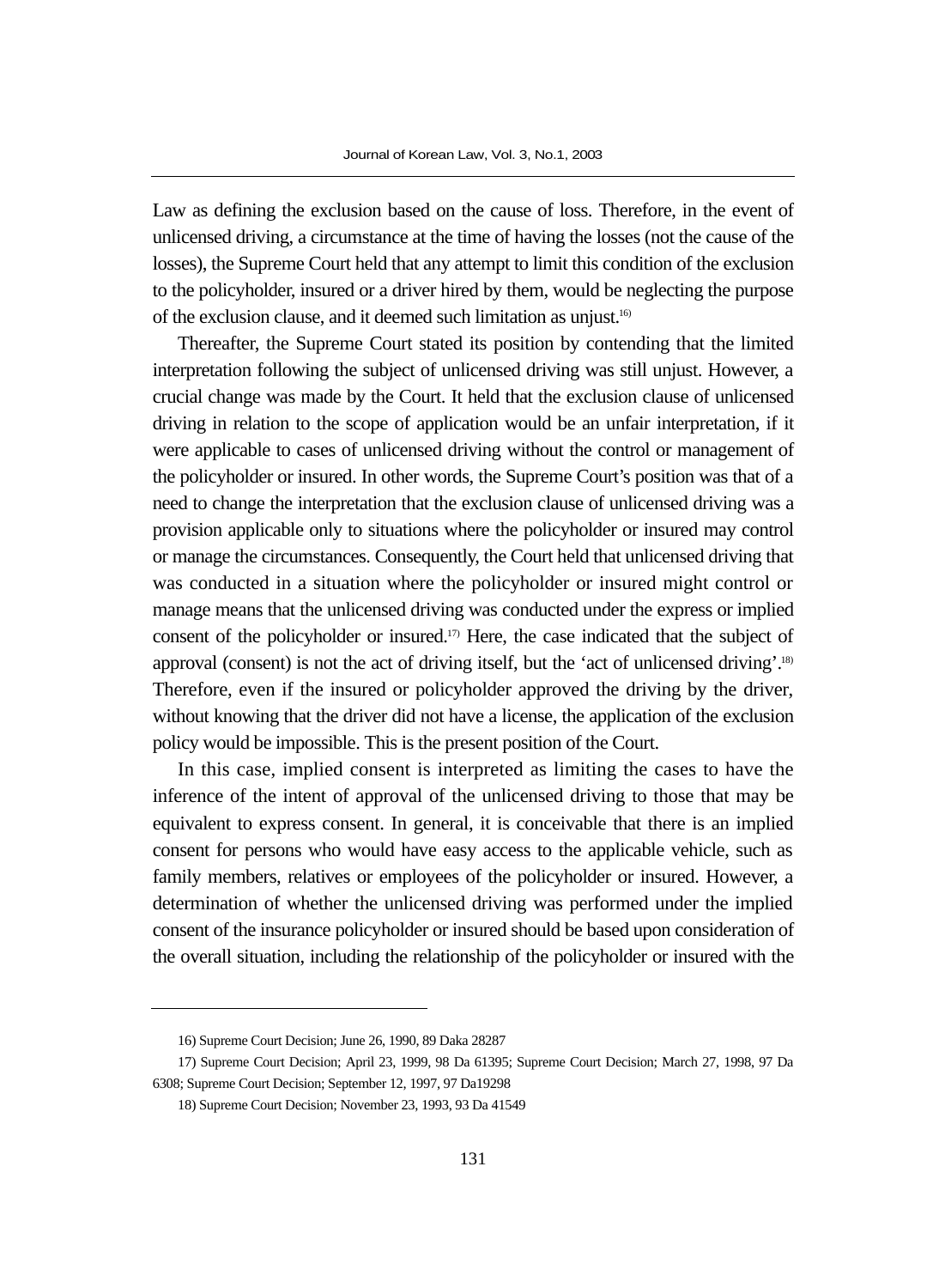unlicensed driver, circumstances surrounding the operation and management of the vehicle during normal times of operation, the context leading to the unlicensed driving and the attitude of the policyholder or insured on the operation of the vehicle by the unlicensed driver as well as the purpose of operation and others.

The scope of application of the exclusion clause for such unlicensed driving has been narrowed in comparison to its scope of application in the past. However, the requirement of causation between the unlicensed driving and the accident concerned is still not required. The general tendency of the Supreme Court is to make a relatively strict interpretation of the implied consent of the policyholder or insured so that, in the event of unlicensed driving by a third party, the exclusion for unlicensed driving may be strictly applied to such case.

5. Supreme Court's Decision on Consent of Approved Insured 19) and Criticism

#### a) Facts

A, the owner of a cargo vehicle, registered the vehicle under the name of the company (B) and provided the vehicle for the company's business. A was responsible for the hiring of a driver, payment of the driver's salary, entering into the automobile insurance contract, vehicle maintenance and others. The company (B) entered into the contract with A to pay for the transportation expenses for the cargo it carried. A entered into the comprehensive automobile insurance contract with the insurer as a business vehicle for carrying cargo. The company (B) was registered as a primary insured. A allowed a person (C) who did not have the requisite driver's license to drive the cargo vehicle, and C was involved in an accident while driving the insured vehicle.

#### b) Courts' Decisions

The lower court based its decision on the fact that the unlicensed driver (C) was the company's driver, the cargo vehicle in the accident was in the ownership of the defendant company (B), and the unlicensed driver (C) was an approved insured under

<sup>19)</sup> Supreme Court Decision; May 30, 2000, 99 Da 66236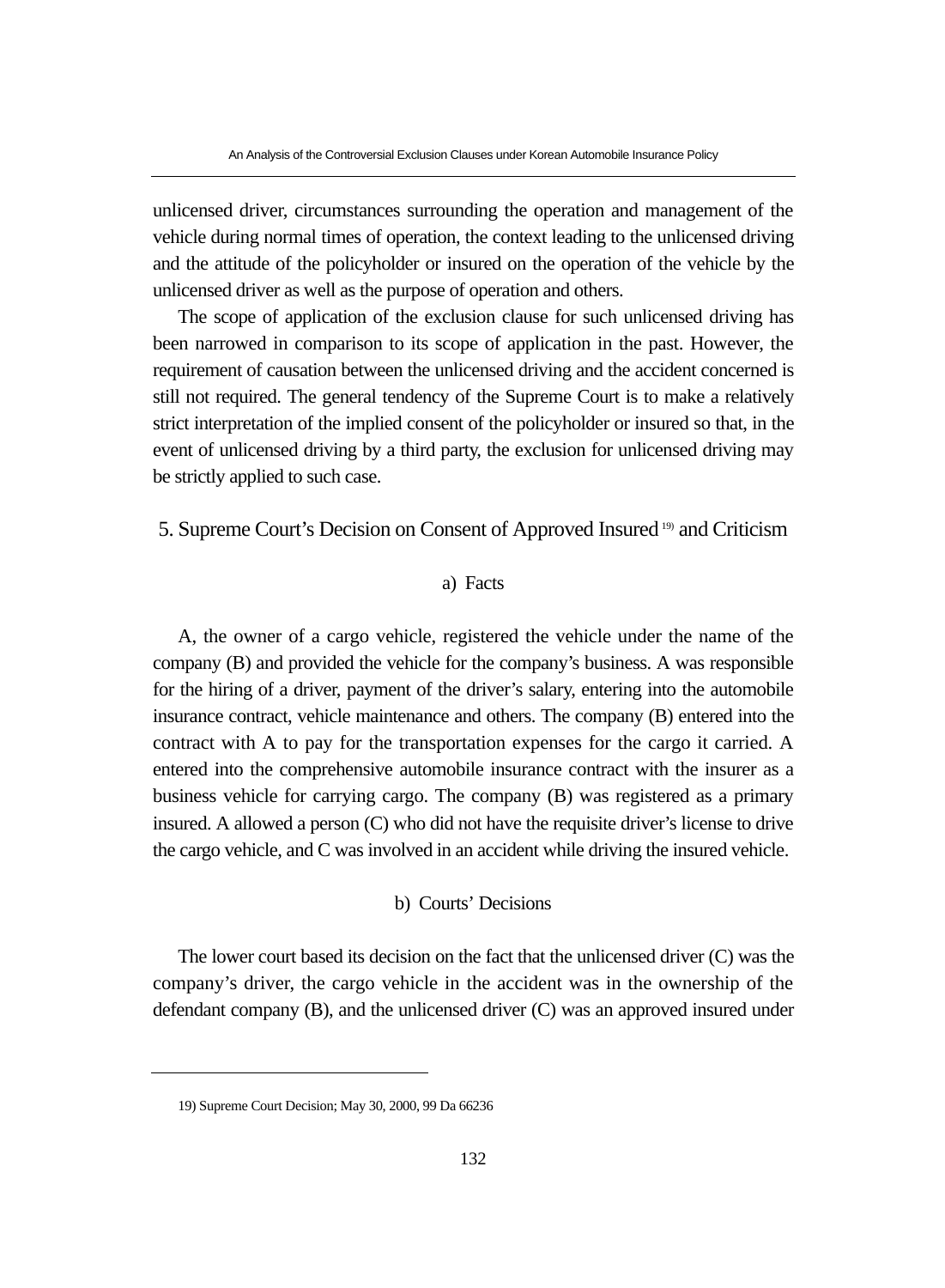the insurance contract. The lower court found that the unlicensed driving in this case was performed by the insured himself. Therefore, the question of consent of the insured was not a crucial factor. Under this situation, the lower court recognized the application of the exclusion clause for unlicensed driving.<sup>20)</sup>

However, the Supreme Court held that the exclusion clause for unlicensed driving was not applicable by interpreting the case as an accident occurring while driving unlicensed under the consent of the vehicle owner A, who was the approved insured. In other words, the Court was interpreting the case as one in which the unlicensed driving under the sole consent of the approved insured was not applicable to a case of possible control or management of the insured. This was because the approved insured would not have the authority to allow a third person to use and drive the vehicle, in principle. In addition, it is deemed unreasonable for the policyholder or the registered insured to lose the right to claim the insured amount only based on the fact of the consent by a person without such authority.21)

#### c) Criticism

In regards to the case where control or management of the insured was possible, it shall be interpreted as including all situations of control or management of the registered insured, approved insured and persons driving vehicles on their behalf. In other words, if unlicensed driving was done under the express or implied consent of the registered insured, approved insured or drivers on their behalf, the exclusion clause for unlicensed driving should be applied, depending on the circumstances. The reason is that these circumstances are all entail positions where they are insured under the automobile insurance policy, and persons in such positions would have the obligation not to permit driving by an unlicensed driver.

In the above case, the driver who was involved in the accident while driving the cargo vehicle shall be deemed as the insured under the automobile insurance contract according to Section 5 of Article 12 of the Korean Automobile Insurance Policy, and the circumstances of this accident would be interpreted as falling within the case of

<sup>20)</sup> Busan High Court Decision; October 14, 1999, 98 Na 12591

<sup>21)</sup> Same objective: Supreme Court Decision; December 21, 1993, 91 Da 36420; Supreme Court Decision; May 24, 1994, 94 Da 11019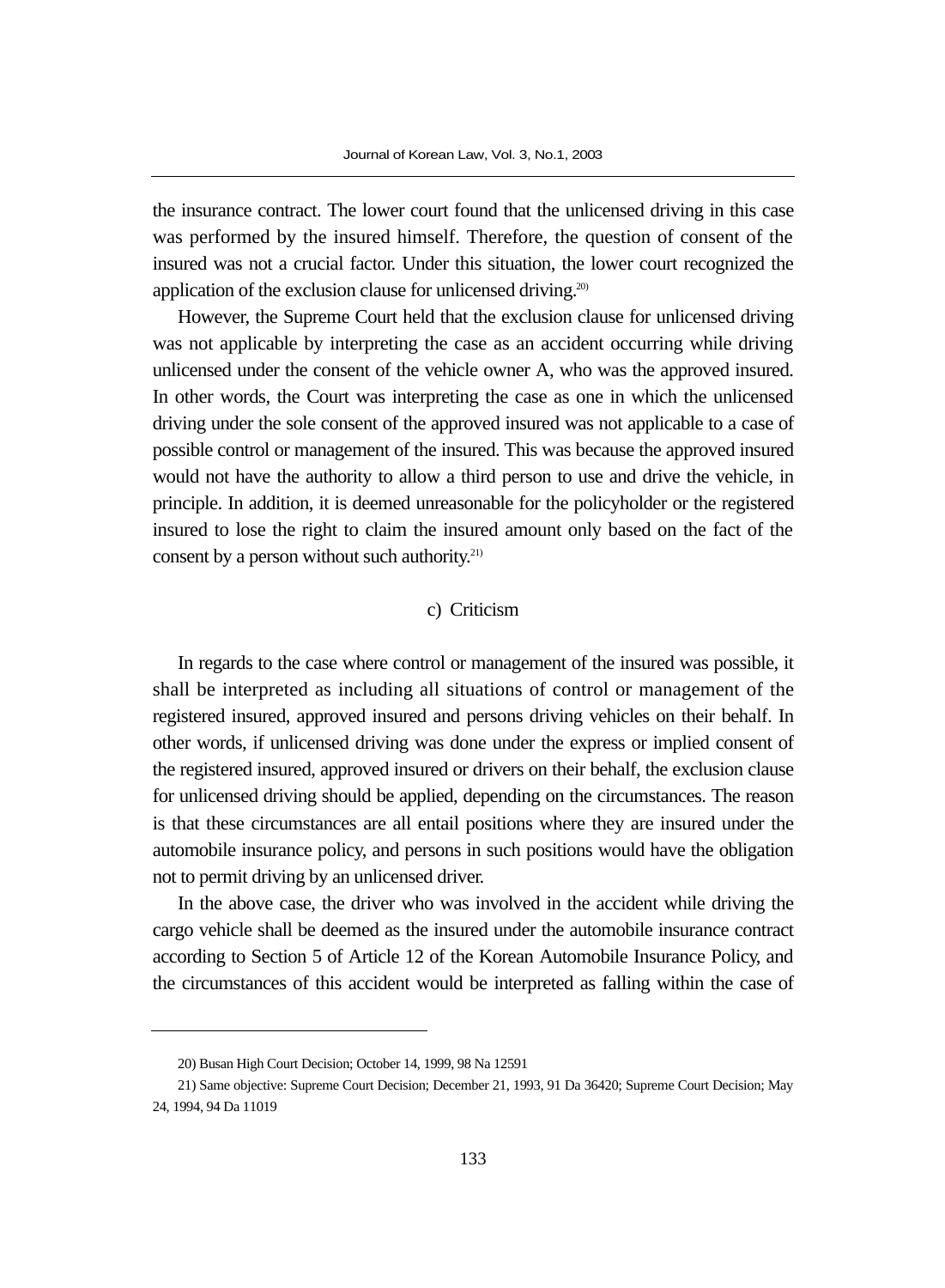unlicensed driving by the insured himself. In other words, based on the fact that the unlicensed driver was the company's driver and that the cargo vehicle was the property of the defendant company, the person committing the unlicensed driving would be considered an approved insured, eligible for treatment as the insured under the insurance contract. Therefore, such case would fall under the case where the insured himself committing the unlicensed driving, and accordingly, the issue of whether the consent of the insured was given to the person other than the insured would be irrelevant.

The interpretation of the Supreme Court, that the exclusion clause for unlicensed driving cannot be applied to the case where there is only consent of the approved insured, since this would not fall under the case where the unlicensed driving could be controlled or managed by the registered insured, may leave room for criticism. It is asserted that the Court neglected the principle of insurance law on the exclusion clause for unlicensed driving. The Court's interpretation should be interpreted flexibly.

#### *B. Exclusion Clause of Driving While Intoxicated*

## 1. Policy Provision

Under Section 7 of Clause 1 of Article 11 of the Korean Automobile Insurance Policy, it states that "In the event of having an accident when the insured himself was driving while intoxicated or the driver of the insured vehicle was driving while intoxicated under the express or implied consent of the insured, 2 million won (around \$1700-contribution money) from the insured amount is excluded. However, in the event that the insured has not paid the contribution money for accident resulting from driving while intoxicated because of economic and/or other reasons, the insurer may pay the damages including the contribution money to the victim first and claim the payment of the contribution money against the insured. In such a case the insured shall immediately pay for any accident resulting from driving while intoxicated to the insurer." This policy provision was newly amended in August of 2001.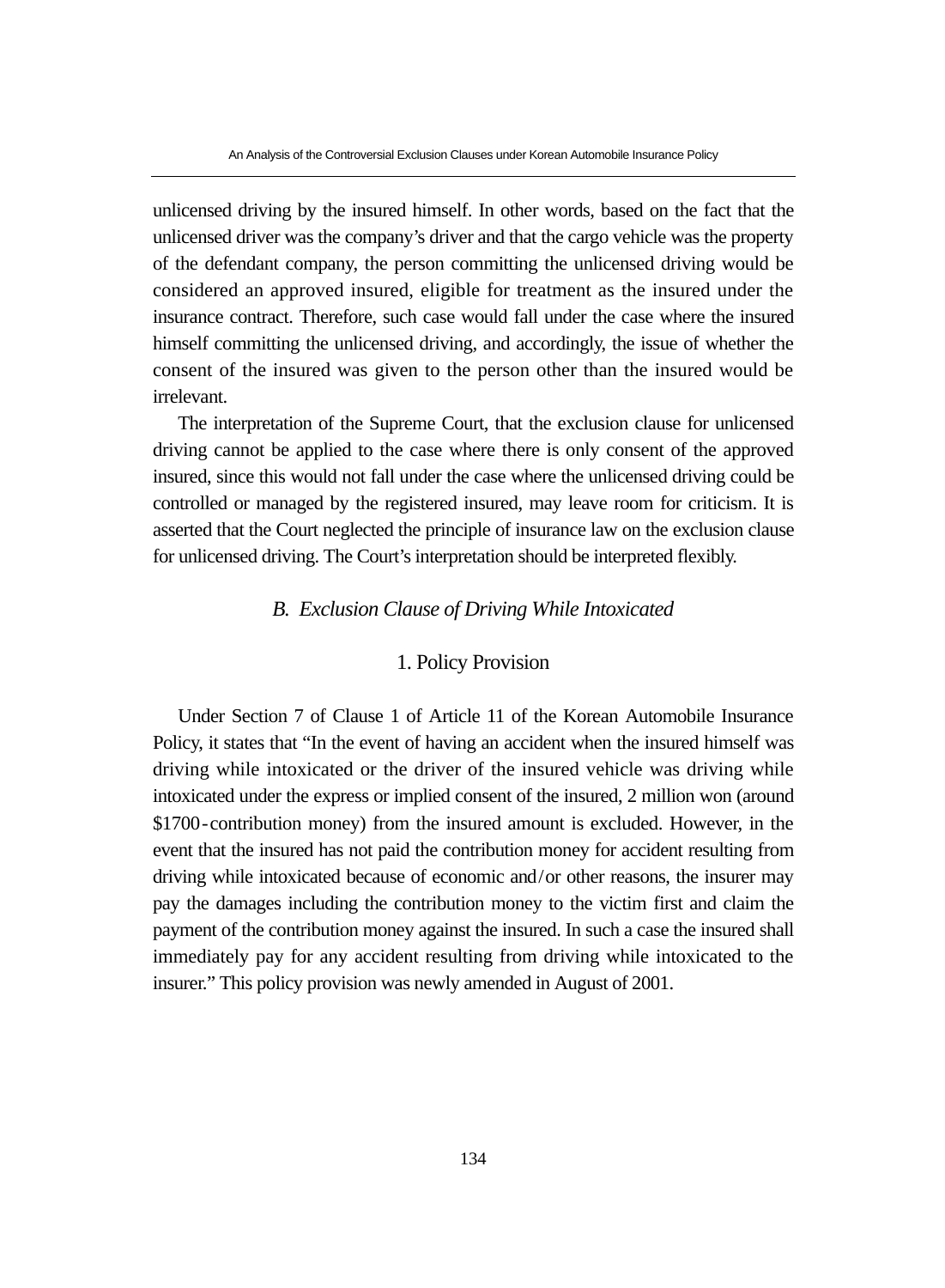#### 2. Issue of Validity of Exclusion Clause

The exclusion clause for driving while intoxicated looks to the violation of lawby considering whether the cause of an accident was the act itself of driving while intoxicated, and it considers the fact that the law was violated in driving while intoxicated at the time of the accident as a cause of exclusion from the subject of compensation of the insured. This is the cause for excluding from the subject of compensation by the insurer. Therefore, its validity has been acknowledged, because defining the condition for exclusion with the circumstances at the time of the loss occurrence, regardless of the cause for such loss occurrence, would not fall under Article 659 of Commercial Law. Such a logical conclusion is consistent with the case previously described concerning unlicensed driving.

#### 3. Definition of Driving While Intoxicated

Driving while intoxicated is considered as the consumption of alcohol in excess of the limit (0.05%) of blood alcohol density defined under Article 41 of the Traffic Road Act and Article 31 of Enforcement Decree of the Traffic Road Act. In the case of driving while intoxicated, as in the case of unlicensed driving, it is irrelevant whether the actual drinking of alcohol was an impediment to the driving. In the event the police's determination of the blood-alcohol density level is not relied upon, the determination of exclusion of the insurer shall be determined by comprehensive examination of the hospital record, record of examination for liver function, confirmation of the doctor or nurse, and others. According to a recent case, a respiratory measurement is an indirect measurement method for the blood-alcohol density level in that the machine has a margin of error, with the possibility of discrepancies depending on the physical condition of each person and the possibility of faulty operation or breakdown of the machine. Considering such risks, Clause 3 of Article 41 of the Road Traffic Act states that the measurement may be re-performed by blood sampling with the consent of the driver, should the driver disagree with the original measurement.

In the case of driving while intoxicated, the 'driving' refers to the use of a vehicle in accordance with its generally intended purpose for use on the road. And the Supreme Court has declared that even the act of moving a car in reverse for 1 meter, while the vehicle is parked in the alley of a residential area for parallel parking, would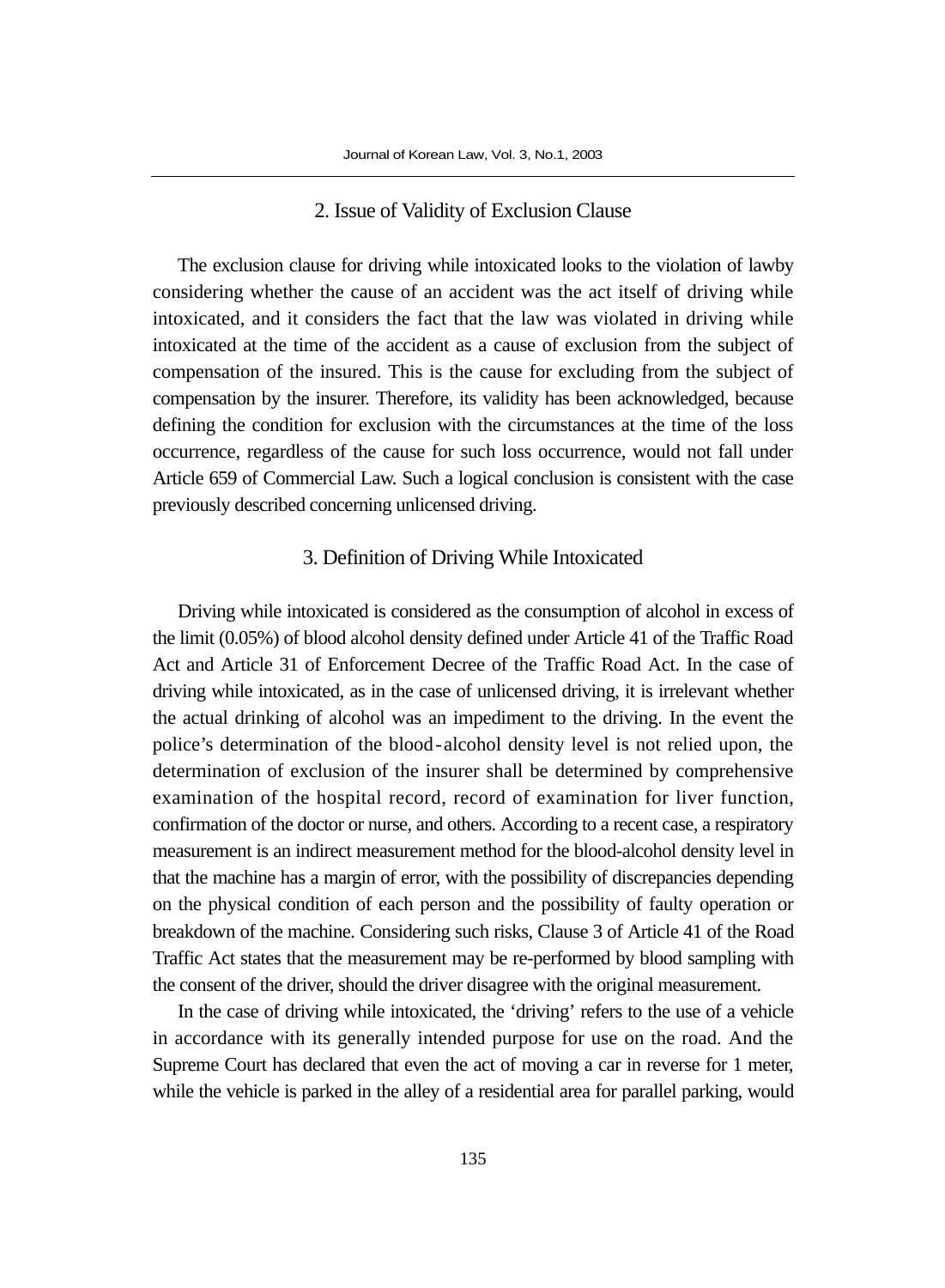be considered 'driving' as contemplated under the Road Traffic Act, even if such 'driving' is performed whilst parking or repositioning the car in a differentmanner.<sup>22)</sup> Furthermore, an issue arose as to whether it was valid to refuse to have the sobriety test performed, since the test was apparently not strictly applicable to circumstances falling under the Road Traffic Act. The Court found that if a parking lot where a person was driving the vehicle was adjacent to a restaurant, and this was a place provided for people using the restaurant, where it was not possible for the general public or vehicles to have free access to such place, the parking space would not be deemed the 'road' for purposes of the Road Traffic Act.23) The basis for this determination is that the intoxicated and unlicensed driving under the Road Traffic Act can only be established while the driver is on the 'road' as defined under the Road Traffic Act. Therefore, if a parking lot where a person drove the vehicle would not be accessible to other places and it was a place used as a parking lot for customers who gained access to the restaurant, then such a place would not under the Road Traffic Act.

#### 4. Contribution Money to the Accidents of Driving While Intoxicated

This exclusion clause is different from other exclusion clauses in that it recognizes a requirement of the insured to pay an amount of 2 million won (around \$1700) and the insurer to be liable for the balance amount. If a full exclusion is available, this may raise an issue regarding the proper protection of victims. Therefore, the exclusion system based on partial insurance was introduced. The customary practice of the insurance industry has been to make compensation with the exception of 2 million won deducted from the amount originally paid by the insurance company for accidents occurring while driving while intoxicated under the Bodily Injury Liability II. The excluded amount was left for the offender, and if the offender, the person driving while intoxicated, was incapable of making the payment, the insurance company would pay the victim first and be indemnified by the offender. Such customary practice was specified in writing with the revision of policy as of August 2001.

<sup>22)</sup> Supreme Court Decision; June 22, 1993, 93 Do 828

<sup>23)</sup> Supreme Court Decision; Jan. 19, 2001, 2000 Do 2763 and Supreme Court Decision; April 27, 2001, 2001 Do 817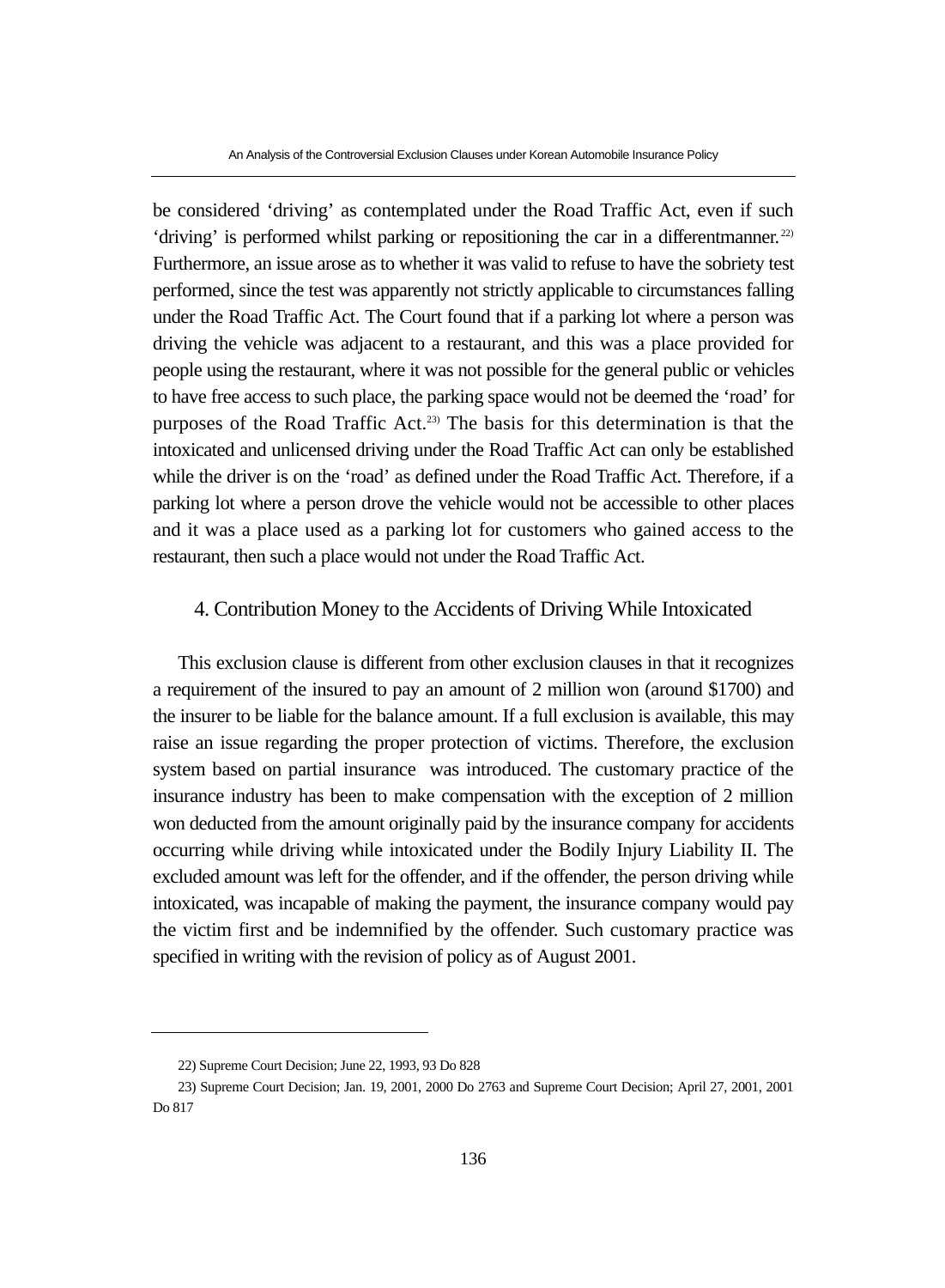#### 5. Scope of Express or Implied Consent

The main parties to situations of for driving while intoxicated include the insured person and persons driving the vehicle of the insured under the express and implied consent of the insured. In relation to express and implied consent, the express or implied consent of policyholder or insured is required. As to provisions in policies regarding the subject of the express or implied consent of the insured, such consent must include the 'driving action' or and the 'driving while intoxicated'. Accordingly, when the driver who committed the act of driving while intoxicated under the express or implied consent of the insured to the intoxicated driving itself, the insurer is excluded from liability, and if the insured did not consent expressly or impliedly to the intoxicated driving but simply consented to the act of driving at the time of the consent, the insurer is held liable for compensation.

On this issue, an argument exists that, considering the social ill-effect of driving while intoxicated, the subject of express and implied consent should be interpreted to be limited to consent of the 'driving activity' in order for the insurer to be excluded from liability. However, this has provoked criticism that it would over-expand the application of the exclusion clause for driving while intoxicated. At the time of the occurrence of the insured event, the application of the exclusion clause would be fair only in cases when there was a possibility that the insured may reallocate its liability onto the insurer. When the insured only gives consent to the 'driving activity', the exclusion of insurer's liability for the unexpected driving while intoxicated would not be construed as reasonable.

# **III. Condition for Exclusion Clauses for Unlicensed or Driving While Intoxicated Personal Accident Insurance**

## *A. Raising the Issue*

Article 659 of Commercial Law states that the insurer does not have responsibility for payment of the insurance amount in the case where the insured event occurs due to the intentional or gross negligence of the policyholder. However, Articles 732-2<sup>24)</sup> and

<sup>24)</sup> Article 732-2 [ Insurance Risks caused by Gross Negligence ]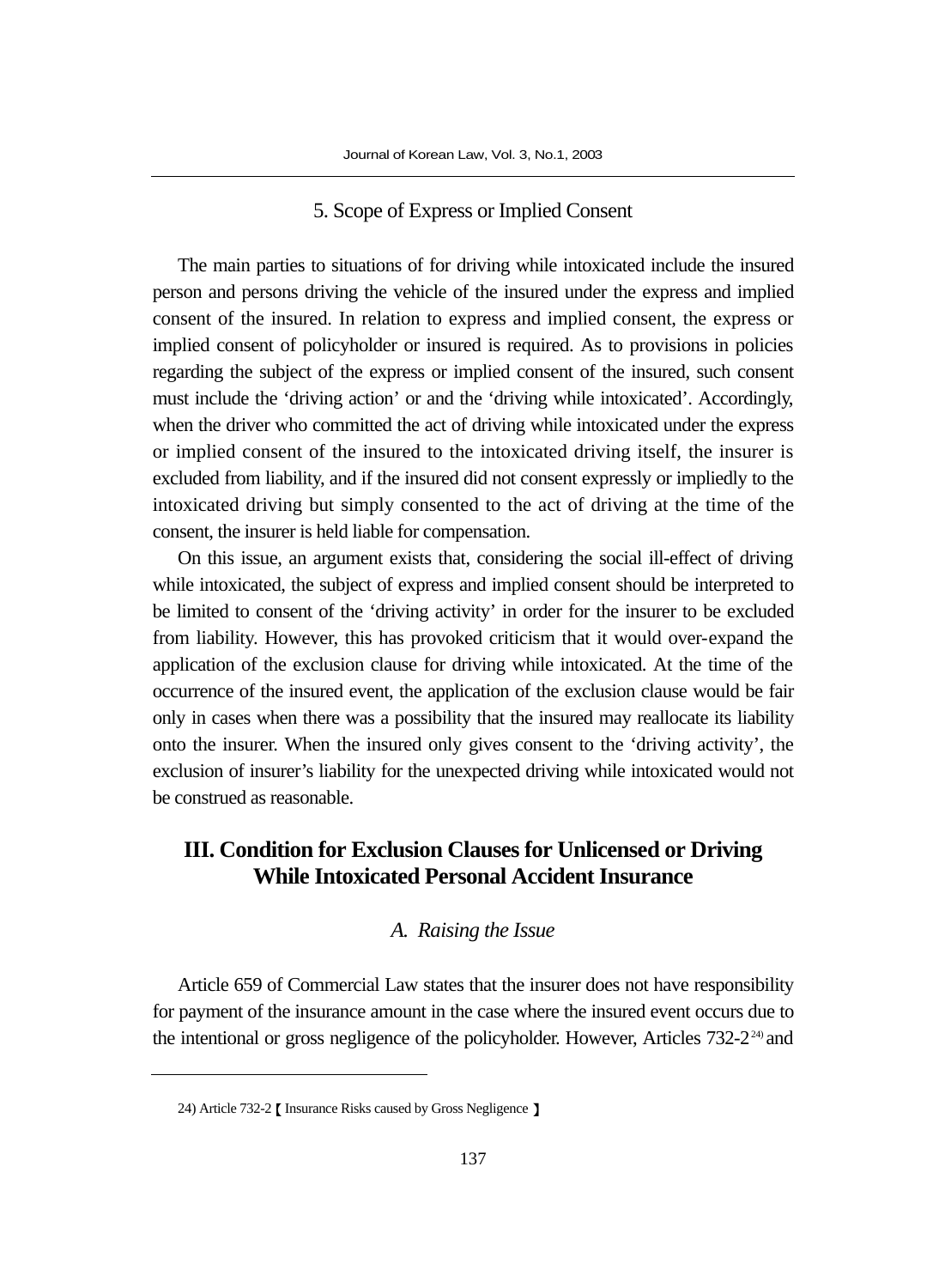$739^{25}$  of the same Act state that the insurer shall have the responsibility for payment of the insurance amount even when the insured event occurs due to the gross negligence of the policyholder, insured or insurance beneficiary under life insurance and personal accident insurance. Moreover, Article  $663<sup>26</sup>$  of the same Act states that the regulations related to the insurance under the Commercial Law may not be changed to disadvantageous the policyholder or insurance beneficiary without the special agreement of the parties. (Principle of prohibiting disadvantageous changes; relative imperative provision)

With such a regulation, under the interpretation of the Insurance Act, property insurance (compensation insurance) allows for exclusion of the insurer in the event of accidents caused intentionally or by gross negligence of the insured. However, in the case of life insurance or accident insurance, the insurer is excluded only in the event of an accident caused intentionally, while the insurer would be liable for an accident caused by gross negligence of the insured, which would include the case of ordinary negligence. Furthermore, in the event of property insurance (compensation insurance) such as Bodily Injury Liability II, the insurer is excluded under Article 659 of Commercial Law for an accident caused by gross negligence, and in the event of accidents related to unlicensed driving or driving while intoxicated, the law appears to recognize exclusion based upon gross negligence even without the intent that there be no difficulty of excluding the insurer. In addition, the life insurance does not even require that the accident occur during the unlicensed driving or driving while intoxicated as a condition for exclusion.

Therefore, the subject matter for the following discussion is the exclusion clause under the accident insurance policy. Article 732-2 of Commercial Law requires only an intentional accident as a condition for the exclusion, and this provision is relatively

In the case of an insurance contract covering death as an insured event, the insurer shall not be discharged from its liability, even though the insured event happens by reason of gross negligence of the policyholder, insured, or beneficiary.

<sup>25)</sup> Article 739 *[Applicable Provisions* ]

The provisions concerning life insurance except Article 732 shall apply mutatis mutandis to accident insurance 26) Article 663 Prohibitions of Entering Special Agreement which is Disadvantageous to Policyholder, etc. ]

The provisions of this Part(Chapter 1 of Insurance Law) shall not be changed as being disadvantageous to the policyholder, the insured, or the beneficiary through an agreement by the parties: *Provided*, That this shall not apply in the case of reinsurance, marine insurance and other similar types of insurance.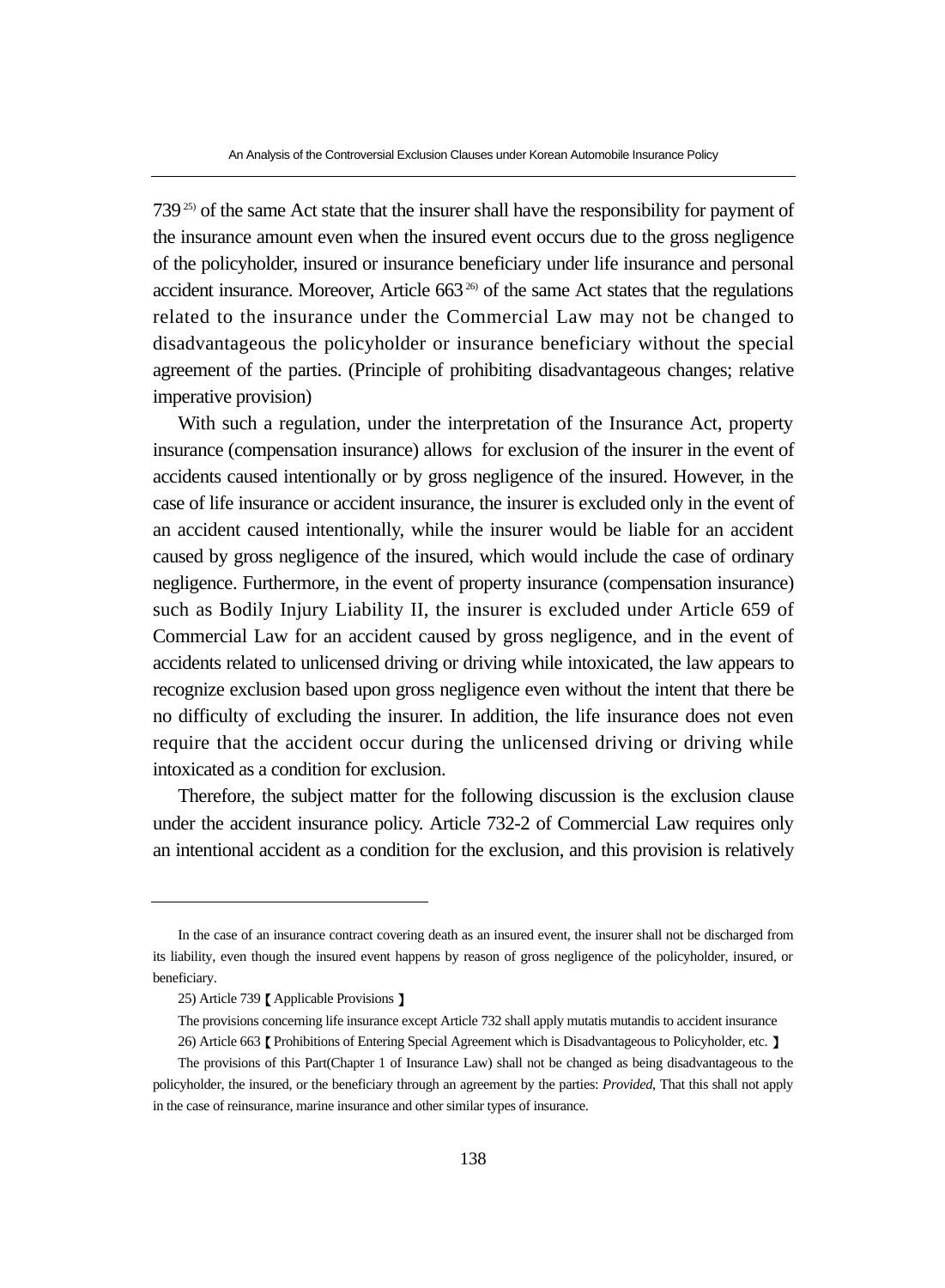imperative under Article 663 of Commercial Law. Therefore, there has been ongoing dispute over whether or not a policy provision recognizing the exclusion of the insurer would be valid in relation to Article 663 of Commercial Law and Article 732-2 of Commercial Law where the accident involving unlicensed driving or driving while intoxicated would be proof of intent of the insured, although the insured had the intent to engage in unlicensed driving or driving while intoxicated. This issue has led to the issue of unconstitutionality of Article 732-2 of Commercial Law. In addition, there is a question as to whether the Article 663 of Commercial Law's mentioning Article 732-2 of Commercial Law as a relative imperative provision is reasonable.

Insurance companies have exclusion clauses for accidents arising in the course of driving while intoxicated and unlicensed driving in relation to personal accident insurance provisions of automobile insurance policies. The Supreme Court has continuously rendered such policies as void in light of the provisions of the Commercial Law.<sup>27)</sup> However, in spite of the series of cases rendered by the Court, insurance companies continue to maintain such exclusion provisions. On December 23, 1999, the Constitutional Court held that Article 732-2 of Commercial Law does not violate the Constitutional Law and denied the validity of exclusion clauses for unlicensed driving and driving while intoxicated under such accident insurance policies.<sup>28)</sup> Such a decision upholding the constitutionality of the Commercial Law has at last brought about a change in such policy clauses. From April 2000, exclusions on unlicensed driving and driving while intoxicated are to be omitted from accident insurance provisions of automobile insurance policies. However, the Constitutional Court's decision raises many questions in, especially in consideration of the problem of moral hazard inherent in insurance contracts, the general principles for interpretation of accident insurance provisions and in light of a comparative look at similar foreign laws.

#### *B. Basis of Decision of the Constitutional Court and the Supreme Court*

First, the rationale for Article 732-2 of Commercial Law's not recognizing the exclusion of the insurer's liability for accidents arising not as a result of an intentional

<sup>27)</sup> Supreme Court Decision; April 26, 1996, 96 Da 4909; Supreme Court Decision; April 28, 1998, 98 Da 4330; Supreme Court Decision; February 12, 1999, 98 Da 26910

<sup>28)</sup> For the decisions of the Constitutional Court, 99 Hunga 3; 99 Hunba 50; 99 Hunba 52; 99 Hunba 62.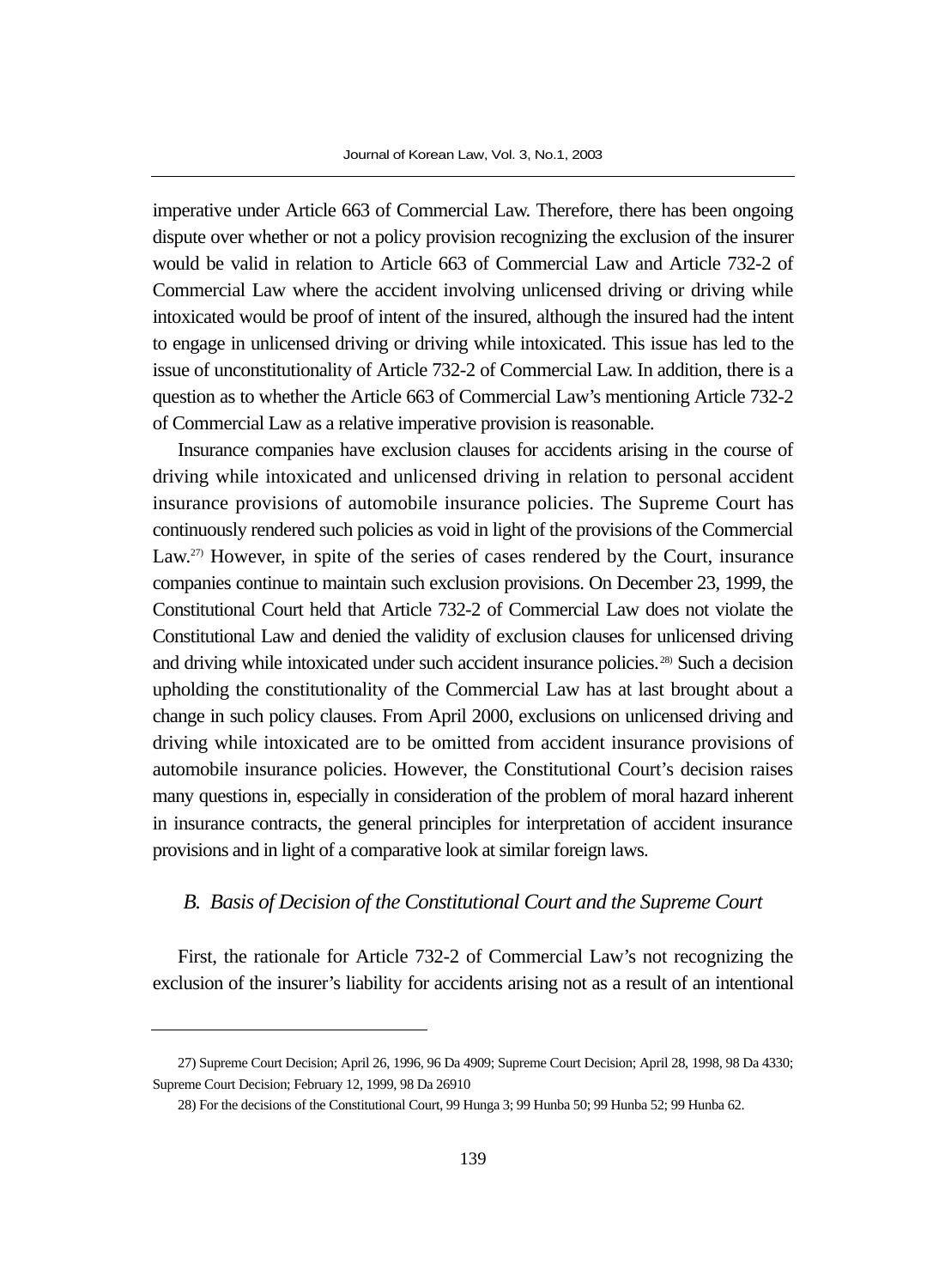act is that the Court wants to protect the policyholder in light of the risk to life and body in the event of an accident. Therefore, gross negligence is excluded from the condition for the exclusion. Second, even if the insured event occurs due to gross negligence of the insured, the act itself is not considered interfere with the rise of an insured event or to bring about a moral hazard. Third, the legislative intent was to preserve the economic security of the surviving family members, the fairness of which is recognized by Article 732-2 of Commercial Law, and this is not deemed to interfere with the freedom to engage in business activities or in the freedom of contract. Fourth, in of comparison with the relative position of the insurer with many personnel, a physical organization and business sophistication, the policyholder is considered to be in a much more vulnerable position. As such, the parties to an insurance contract are not afforded the complete right to private autonomy, and it is generally recognized as the right of the government to partially intervene in the insurance business, in varying degrees. Fifth, although the difference between an accident caused by gross negligence and an accident caused by mere negligence is relative, the resulting impact may be greatly different. An actual differentiation between gross negligence and ordinary negligence is actually a very difficult task. If an exclusion is recognized even in the case of gross negligence, the insurer is surely likely to be exempt from its payment responsibility by applying its own favorable interpretation, which would provoke ceaseless disputes on the difference between gross negligence and mere negligence.

For the foregoing reasons, the interpretation for exclusion clauses in relation to unlicensed driving or driving while intoxicated in accident insurance provisions do not have to be similarly interpreted as in the case of liability insurance provisions. In addition, unlicensed driving and driving while intoxicated are intentional criminal acts, but unless there are special circumstances, the intent requirement is that of the act of unlicensed driving or driving while intoxicated and not the resulting death or injury itself. Therefore, this is not necessarily contrary to the morality or ethics of the person in the insurance contract even if damage compensation is to be made.

# *C. Criticism*

An accident must occur as a pre-condition to triggering the insurance provisions, and the insured amount to be received in the event of an insured event is much greater than the premium that the policyholder pays under the insurance policy. Therefore, the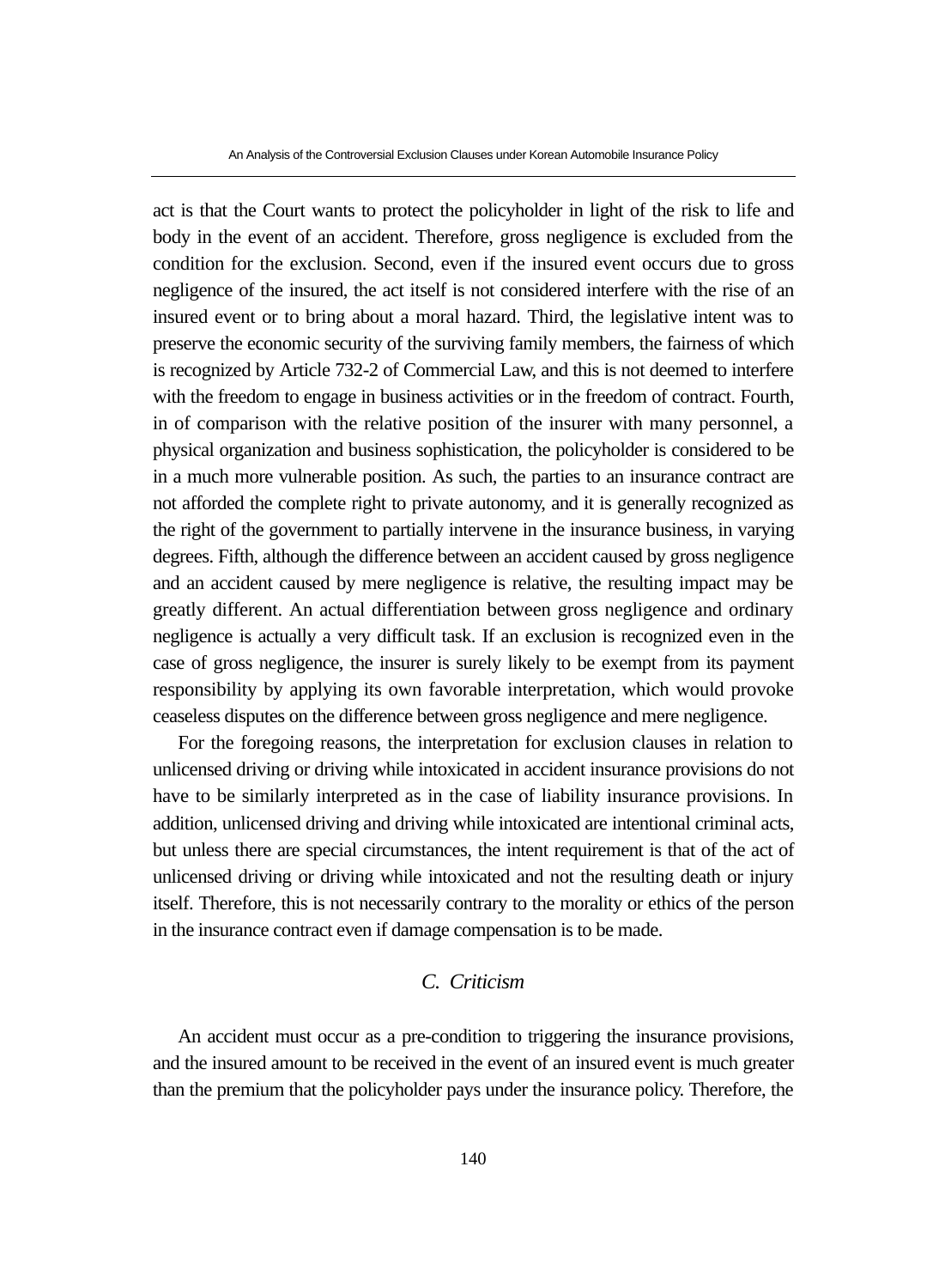risk of moral hazard is ever present. Unlicensed driving and driving while intoxicated are typical moral hazards related to insurance provisions. The payment of the insured amount to persons engaged in such actions are self-destructive events which undermine the insurance system, and consequently, causes damage to good-faith policyholders.

Unlicensed driving and driving while intoxicated are not simply violations of traffic laws, but are criminal actions characterized by anti-social behavior. The recognition that unlicensed driving and driving while intoxicated are serious anti-social criminal acts has been recognized throughout society. It is a generally recognized fact in civilized societies that a license should be required to operate a vehicle and that driving while intoxicated should be a prohibited act. Society further recognizes that protection by way of insurance coverage for persons who have violated such established norms deviates from fundamental principles underlying the modern insurance system. Such insurance coverage may significantly encourage further acts of unlicensed driving and driving while intoxicated. The death rate from traffic accidents related to unlicensed driving would be twice that the death rate of ordinary traffic accidents, and according to the 1999 combined rate for accidents related to unlicensed driving and driving while intoxicated, the number of such accidents reached approximately 13% of all accidents occurred and approximately 20% of the number of death cases. 29) The Constitutional Court also pointed out the concern of preventing such illegal activities, which are contrary to social norms.

Following the current case of the Supreme Court and the decision of the Constitutional Court, the insurer's exclusion from liability is impossible for personal accident insurance related to unlicensed driving and driving while intoxicated. Therefore, insurance companies will undoubtedly reflect such restrictions into its calculation of insurance premiums.30) In other words, the application of higher premiums unilaterally, even against innocent policyholders that exhibit little or no probability of engaging in unlicensed driving or driving while intoxicated may violate have a high probability of violating the equal protection clause under the Constitution. Insured drivers who are involved in accidents without fulfilling the fundamental

<sup>29)</sup> Data: 2000 Road Traffic Safety White Book, National Police Agency

<sup>30)</sup> After the revision of policy in April 2000, the net insurance premium rate of personal accident insurance was increased for 8.2%.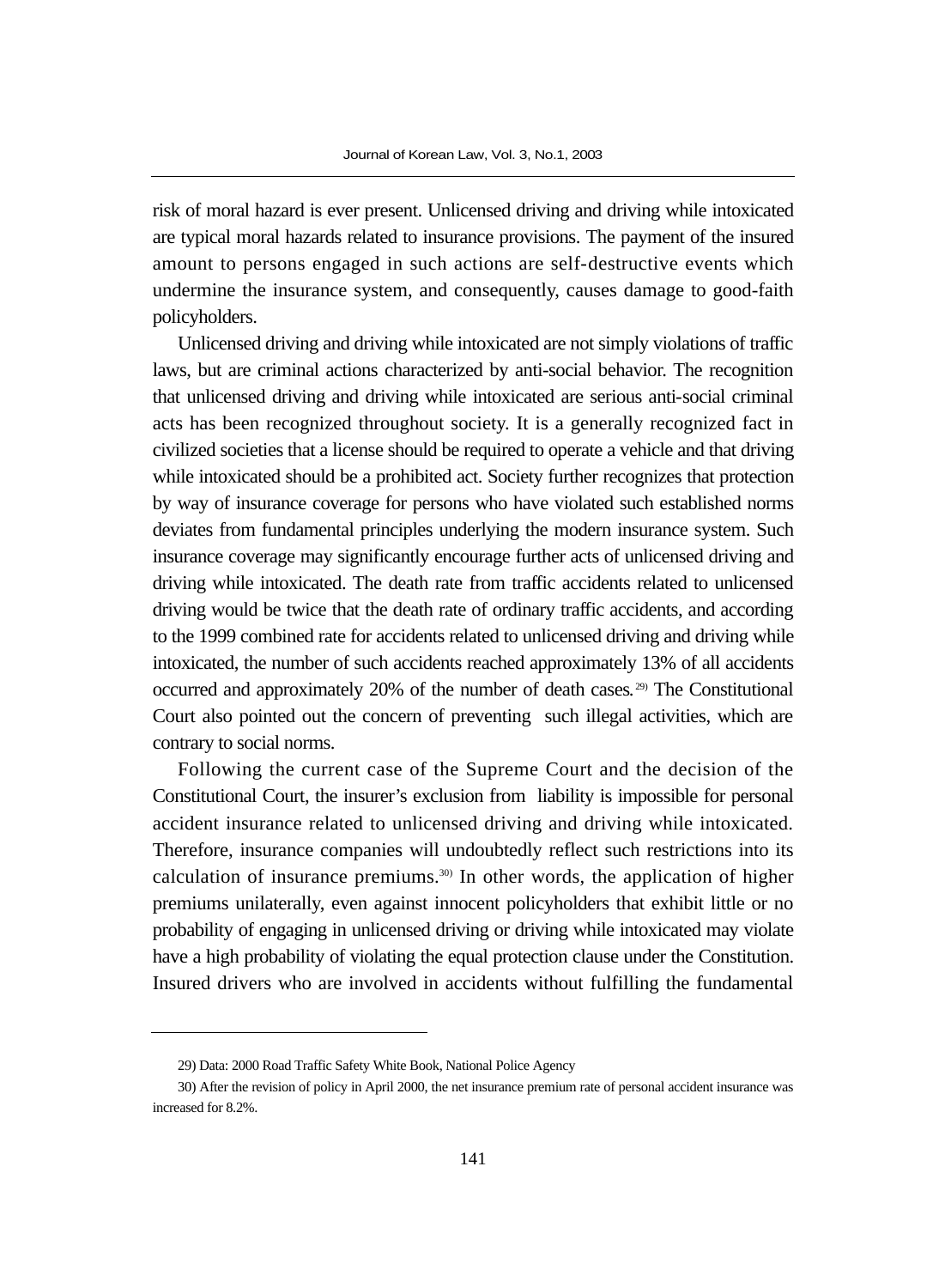obligation of obtaining a driver's license or causing the accident to occur by driving while intoxicated-which have proportionately high accident rates-should not have the benefit of insurance policies. Such exclusion would be in accord with the interest of good faith and ethical standards characterizing the insurance system and in the interest of risk homogeneity within the insurance group. There is no reason to protect such insured drivers with insurance funds, which are reserved with proceeds contributed by other innocent policyholders.

If the position of the Constitutional Court or the Supreme Court, that the validity of an exclusion clause should be recognized only in the event of an intent to bring about the occurrence of injury or death, is to be defended, exclusion clauses other than unlicensed driving or driving while intoxicated that are defined under the personal accident insurance policy-for example, dangerous exercises including climbing, skydiving, scuba diving and others, surgeries including the birth and miscarriage of the insured-are inapplicable. This means that the existence of personal accident insurance may be jeopardized. Because it is very rare for the insured to take action applicable to the condition for the exclusion that is defined by personal accident insurance with the intent on the result, and even if such a case is present, proof of intent is extremely difficult.

From a comparative law perspective, countries with advanced insurance systems define driving while intoxicated under personal accident insurance policy as a condition qualifying the insurer for exclusion. In general, such countries do not require causation between the driving while intoxicated and the accident. For example, in personal accident cases in Japan, the accident involving the insured himself/herself is the condition for exclusion when the insured drives a vehicle without a license under the relevant law, or when the insured drives the insured vehicle under the situation where he/she is unable to drive normally because of the influence of alcohol, drugs, marijuana, anti-hypnotic drugs and others.<sup>31)</sup> In addition, the insurer is excluded even without causation between drinking and others being injured.

In the case of the US, the exclusion clause of driving while intoxicated on personal accident insurance, such as group health insurance and others, is valid. The New York Comprehensive Motor Vehicle Insurance Reparations Act, as amended in 1995, is known to have a significant influence on the Insurance Act of each state, and the

<sup>31)</sup> Section 2 of Clause 1 of Article 3 of Chapter 2 of Comprehensive Insurance Policy on Personal Automobile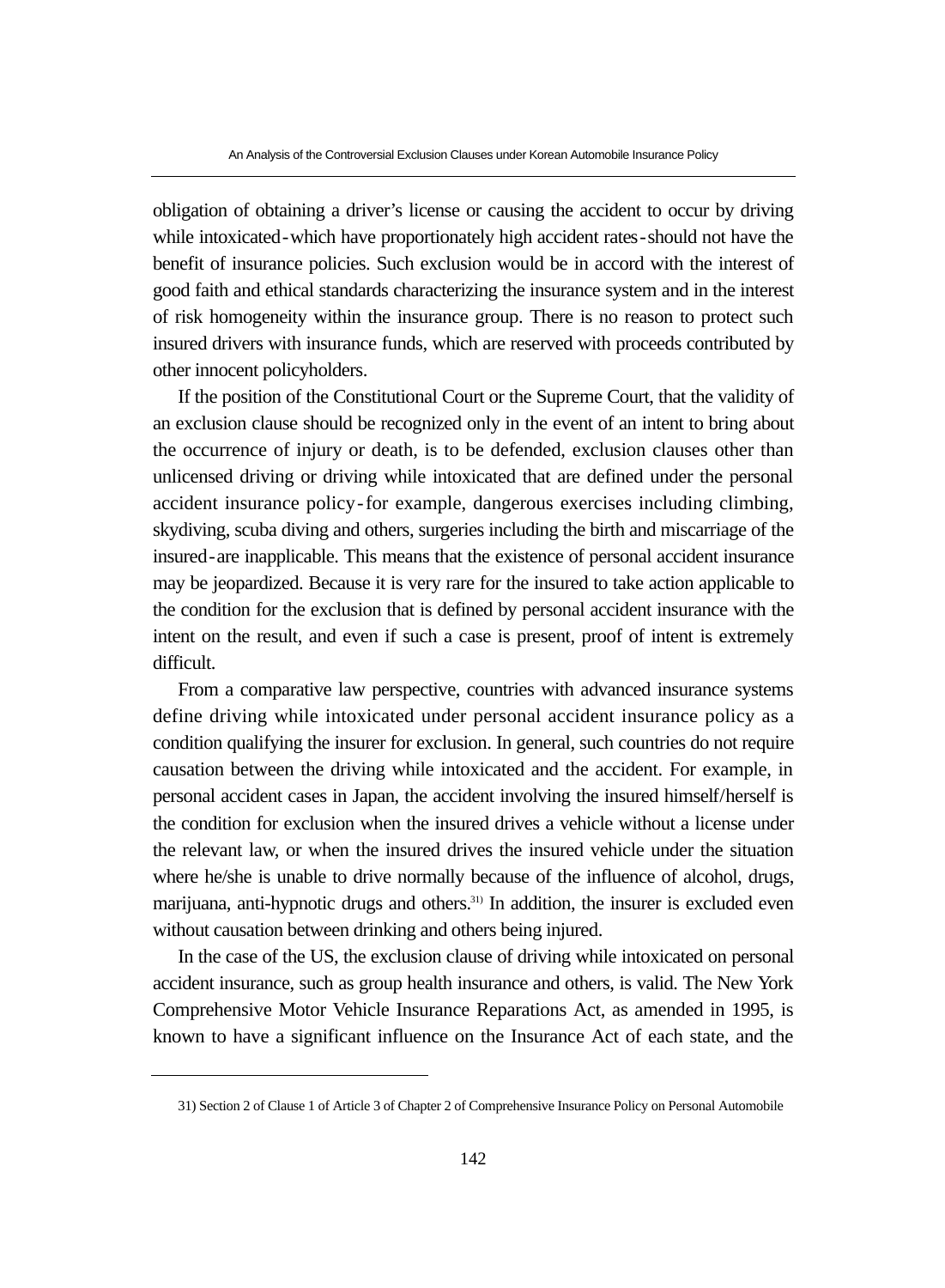exclusion clause for driving while intoxicated is valid for personal accident insurance policies. 32) In the case of England, there is no automobile insurance standard policy but the exclusion clause for driving while intoxicated can be established by each insurer, with the court recognizing its effectiveness. The approach of these advanced countries have the tendency of strengthening control over unlicensed driving and driving while intoxicated. For example, some states in the US will convict a driver for first-degree murder, and it is a felony, which may bring a life prison sentence in the case of driving a vehicle while intoxicated accompanied by a car accident resulting in the death of persons. Japan also deems a 'dangerous driving manslaughter' if a death results from an accident while driving intoxicated. A 15-year's imprisonment may be imposed.

Compared to these countries, in Korea where the rate of traffic accidents is among the highest in the world, and with the serious ill-effects of unlicensed and driving while intoxicated <sup>33</sup>, there have been recent calls for criminal and administrative regulations as well as insurance sanctions for such actions. The recent positions of the Constitutional Court and the Supreme Court, however, clearly pose significant problems.

As described earlier, the exclusion clause for driving while intoxicated and unlicensed driving in property insurance shall be interpreted effectively following the circumstantial exclusion theory, and it only limits the actual application of an exclusion clause by additionally proposing the standard of 'control and management possibility'. On the other hand, the standard shall differ in the event of personal accident insurance. It is interpreted as void based on the content control under Commercial Law and deletes the exclusion clause for unlicensed and driving while intoxicated in personal accident insurance provisions under automobile insurance policies. Such a dual interpretation sometimes produces unreasonable results in some instances. For example, in Bodily Injury Liability insurance, the victim who, without any responsibility, may be refused payment of insured money due to the application of an

<sup>32) 5103(</sup>b)(2). However, the standard automobile insurance policy of the US does not have the exclusion clause on driving while intoxicated.

<sup>33)</sup> The ratio of the number of accidents caused by the driving while intoxicated from the entire traffic accident increased from 2.9% in 1990 to 9.3% in 1997, more than 3 times. For the death from the foregoing accidents, it was 3.1% in 1990 that was increased to 8.7% in 1997 for nearly 3 times of increase. (Data: Statistics of Traffic Accident, 1998 Ed. pp. 94, National Police Agency)